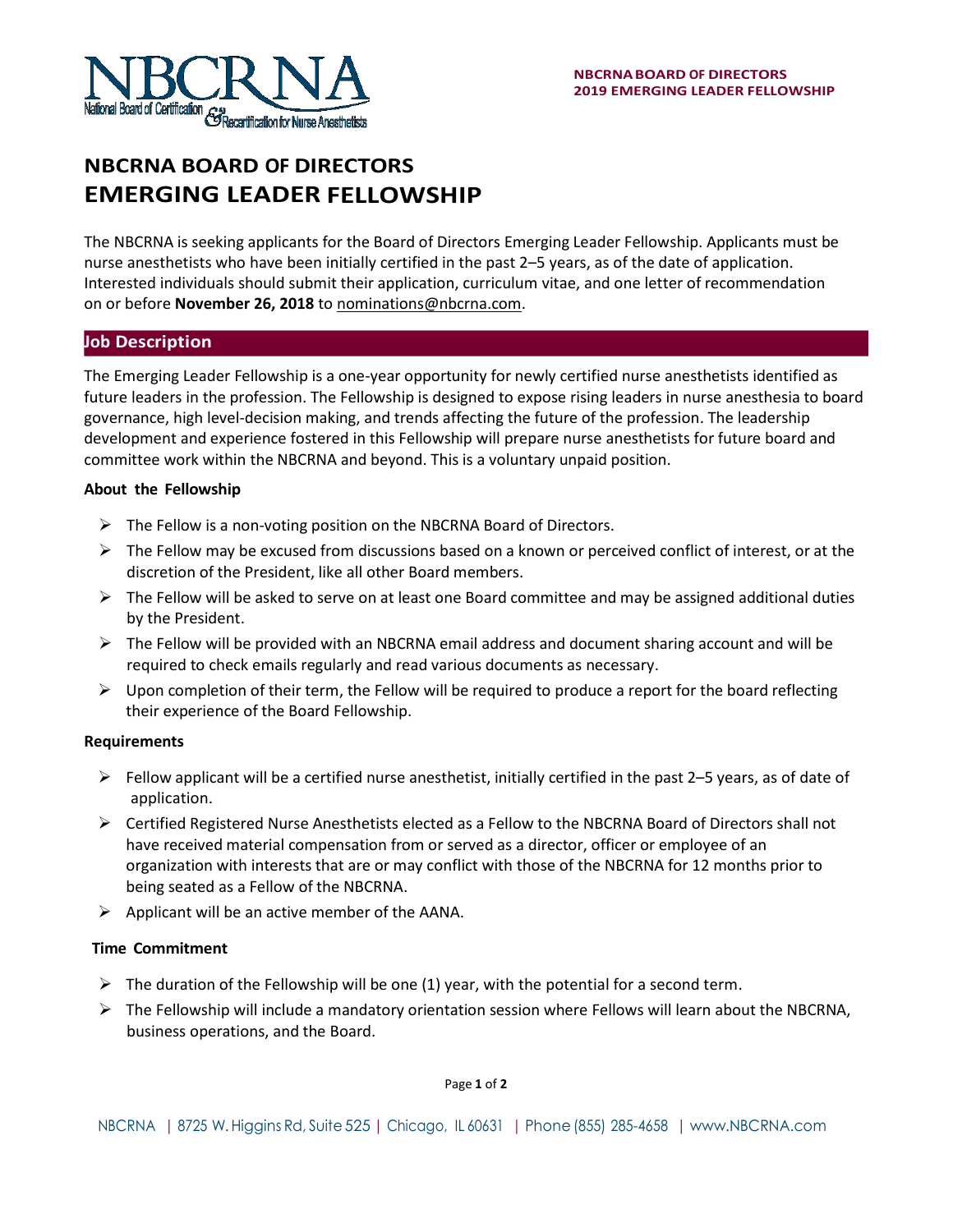

- $\triangleright$  Attend three NBCRNA Board meetings annually. Meetings take place over a long weekend (typically Thursday - Sunday including travel) in September, January and April.
- ➢ Engage in Board activities, including participation in Board and committee conference calls during weekday evenings.

Interested individuals should submit their application, curriculum vitae, and one letter of recommendation on or before **November 26, 2018** to [nominations@nbcrna.com.](mailto:nominations@nbcrna.com)

Questions should be directed to: [nominations@nbcrna.com.](mailto:nominations@nbcrna.com)

Page **2** of **2**